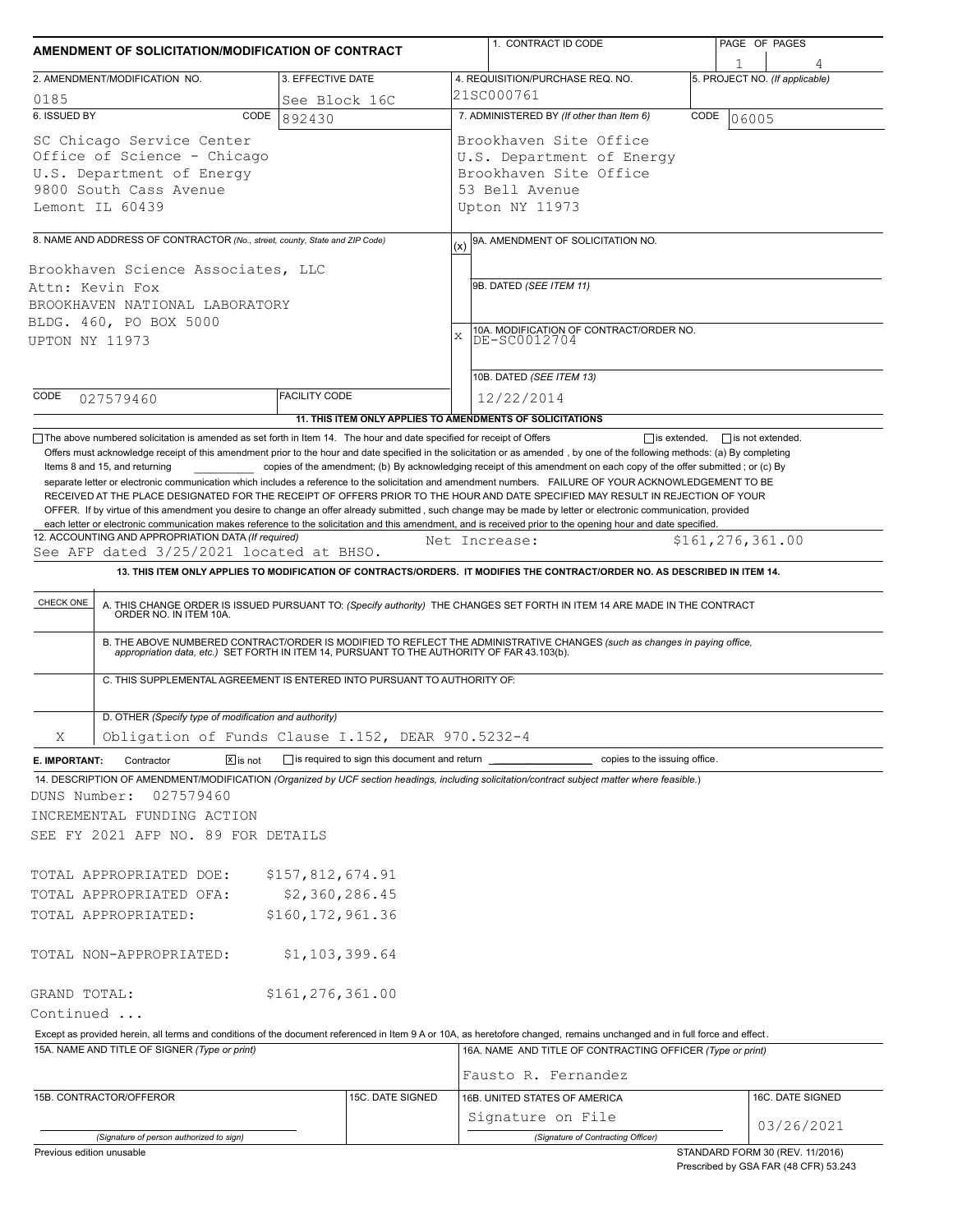**CONTINUATION SHEET** DE-SC0012704/0185 REFERENCE NO. OF DOCUMENT BEING CONTINUED **EXAMPLE A CONTINUED** 

NAME OF OFFEROR OR CONTRACTOR

Brookhaven Science Associates, LLC

| ITEM NO.<br>(A) | SUPPLIES/SERVICES<br>(B)                                                                   | QUANTITY UNIT<br>(C) | (D) | UNIT PRICE<br>(E) | <b>AMOUNT</b><br>(F) |
|-----------------|--------------------------------------------------------------------------------------------|----------------------|-----|-------------------|----------------------|
|                 |                                                                                            |                      |     |                   |                      |
|                 | PREVIOUS CONTRACT AMOUNT: \$4,198,189,672.29<br>\$4,359,466,033.29<br>NEW CONTRACT AMOUNT: |                      |     |                   |                      |
|                 | LIST OF CHANGES:                                                                           |                      |     |                   |                      |
|                 | Reason for Modification: Funding Only Action                                               |                      |     |                   |                      |
|                 | Total Amount for this Modification:                                                        |                      |     |                   |                      |
|                 | \$161,276,361.00                                                                           |                      |     |                   |                      |
|                 | New Total Amount for this Version:                                                         |                      |     |                   |                      |
|                 | \$4,359,466,033.29<br>New Total Amount for this Award: \$4,359,466,033.29                  |                      |     |                   |                      |
|                 | Obligated Amount for this Modification:<br>\$161,276,361.00                                |                      |     |                   |                      |
|                 | New Total Obligated Amount for this Award:                                                 |                      |     |                   |                      |
|                 | \$4,359,466,033.29                                                                         |                      |     |                   |                      |
|                 | CHANGES FOR LINE ITEM NUMBER: 1                                                            |                      |     |                   |                      |
|                 | Total Amount changed from \$4,198,189,672.29 to                                            |                      |     |                   |                      |
|                 | \$4,359,466,033.29<br>Obligated Amount for this Modification:                              |                      |     |                   |                      |
|                 | \$161,276,361.00                                                                           |                      |     |                   |                      |
|                 | CHANGES FOR DELIVERY LOCATION: 06005                                                       |                      |     |                   |                      |
|                 | Amount changed from \$4,198,189,672.29 to                                                  |                      |     |                   |                      |
|                 | \$4,359,466,033.29                                                                         |                      |     |                   |                      |
|                 | NEW ACCOUNTING CODE ADDED:                                                                 |                      |     |                   |                      |
|                 | Account code:                                                                              |                      |     |                   |                      |
|                 | See AFP dated 03-25-2021 located at BHSO<br>[Appropriated]                                 |                      |     |                   |                      |
|                 | Fund 00000                                                                                 |                      |     |                   |                      |
|                 | Appr Year 0000                                                                             |                      |     |                   |                      |
|                 | Allottee 00                                                                                |                      |     |                   |                      |
|                 | Reporting Entity 000000                                                                    |                      |     |                   |                      |
|                 | Object Class 00000                                                                         |                      |     |                   |                      |
|                 | Program 0000000                                                                            |                      |     |                   |                      |
|                 | Project 0000000<br>WFO 0000000                                                             |                      |     |                   |                      |
|                 | Local Use 0000000                                                                          |                      |     |                   |                      |
|                 | Quantity: 0                                                                                |                      |     |                   |                      |
|                 | Amount: \$157,812,674.91                                                                   |                      |     |                   |                      |
|                 | Percent: 3.62                                                                              |                      |     |                   |                      |
|                 | Subject To Funding: N                                                                      |                      |     |                   |                      |
|                 | Payment Address:                                                                           |                      |     |                   |                      |
|                 | Payment - Direct Payment                                                                   |                      |     |                   |                      |
|                 | from U.S. Dept of Treasury                                                                 |                      |     |                   |                      |
|                 | NEW ACCOUNTING CODE ADDED:                                                                 |                      |     |                   |                      |
|                 | Account code:                                                                              |                      |     |                   |                      |
|                 | See AFP dated 03-25-2021 located at BHSO                                                   |                      |     |                   |                      |
|                 | Continued                                                                                  |                      |     |                   |                      |
|                 |                                                                                            |                      |     |                   |                      |
|                 |                                                                                            |                      |     |                   |                      |
|                 |                                                                                            |                      |     |                   |                      |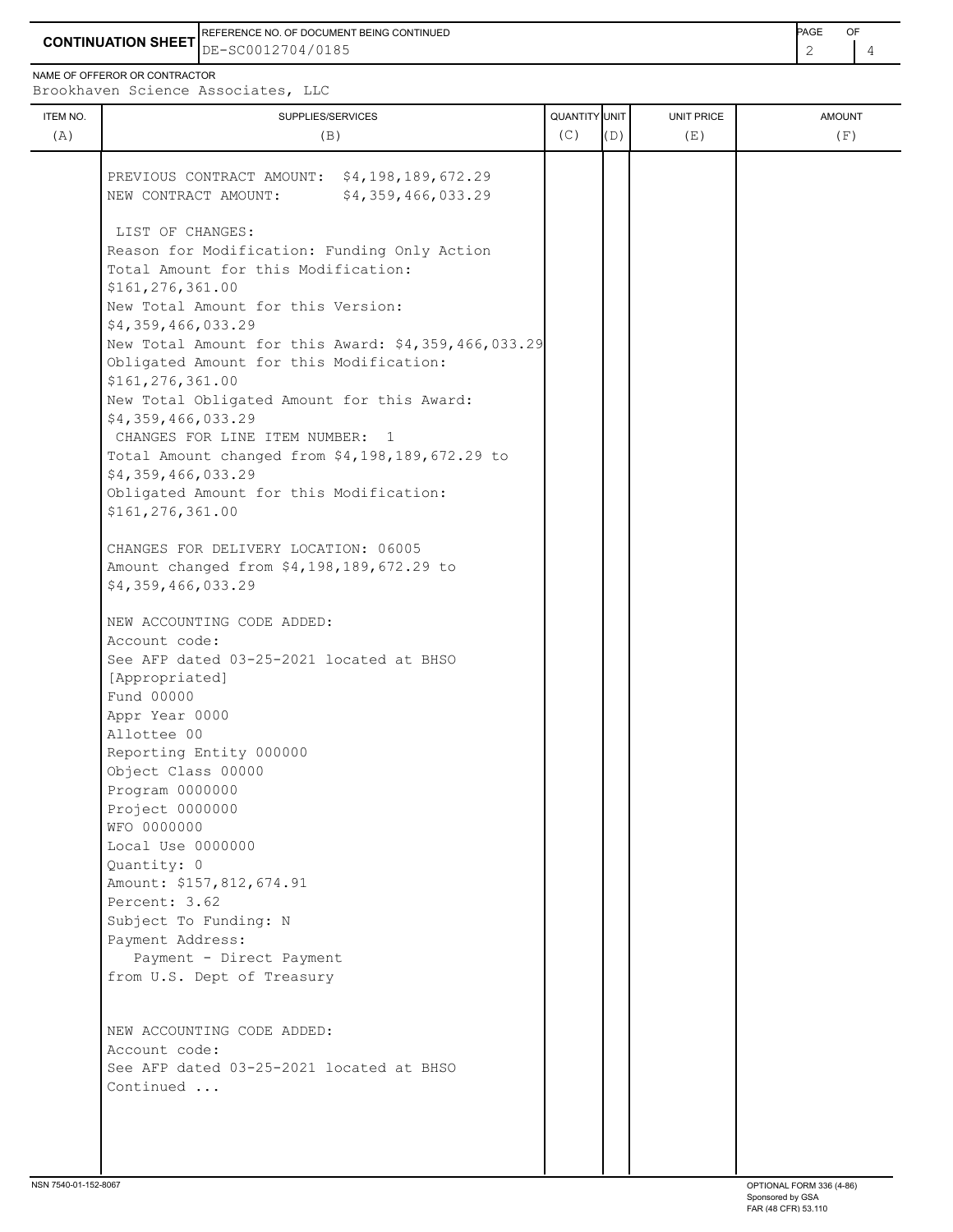**CONTINUATION SHEET** DE-SC0012704/0185 REFERENCE NO. OF DOCUMENT BEING CONTINUED **Example 2008** PAGE OF

NAME OF OFFEROR OR CONTRACTOR

ITEM NO. SUPPLIES/SERVICES AND AMOUNT AMOUNT AMOUNT AND ANOUNT AND SUPPLIES/SERVICES AND AMOUNT AND A LATER AMOUNT Brookhaven Science Associates, LLC (A)  $(B)$  (B)  $(C)$   $(D)$  (E)  $(E)$  (F) [Non-Appropriated] Fund 00000<br>Appr Year 0000 Appr Year 0000

| Appr rear uuuu                                     |  |  |
|----------------------------------------------------|--|--|
| Allottee 00                                        |  |  |
| Reporting Entity 000000                            |  |  |
| Object Class 00000                                 |  |  |
| Program 0000000                                    |  |  |
| Project 0000000                                    |  |  |
| WFO 0000000                                        |  |  |
| Local Use 0000000                                  |  |  |
| Quantity: 0                                        |  |  |
| Amount: \$1,103,399.64                             |  |  |
| Percent: . 02531                                   |  |  |
| Subject To Funding: N                              |  |  |
| Payment Address:                                   |  |  |
| Payment - Direct Payment                           |  |  |
| from U.S. Dept of Treasury                         |  |  |
|                                                    |  |  |
| NEW ACCOUNTING CODE ADDED:                         |  |  |
| Account code:                                      |  |  |
| See AFP dated 03-25-2021 located at BHSO           |  |  |
| Fund 00000                                         |  |  |
| Appr Year 0000                                     |  |  |
| Allottee 00                                        |  |  |
| Reporting Entity 000000                            |  |  |
| Object Class 00000                                 |  |  |
| Program 0000000                                    |  |  |
| Project 0000000                                    |  |  |
| WFO 0000000                                        |  |  |
| Local Use 0000000                                  |  |  |
| Quantity: 0                                        |  |  |
| Amount: \$2,360,286.45                             |  |  |
| Percent: .05414                                    |  |  |
| Subject To Funding: N                              |  |  |
| Payment Address:                                   |  |  |
| Payment - Direct Payment                           |  |  |
| from U.S. Dept of Treasury                         |  |  |
|                                                    |  |  |
|                                                    |  |  |
| Payment:                                           |  |  |
| Payment - Direct Payment                           |  |  |
| from U.S. Dept of Treasury                         |  |  |
| Period of Performance: 01/05/2015 to 01/04/2025    |  |  |
| Change Item 00001 to read as follows (amount shown |  |  |
| is the total amount):                              |  |  |
| Continued                                          |  |  |
|                                                    |  |  |
|                                                    |  |  |
|                                                    |  |  |
|                                                    |  |  |